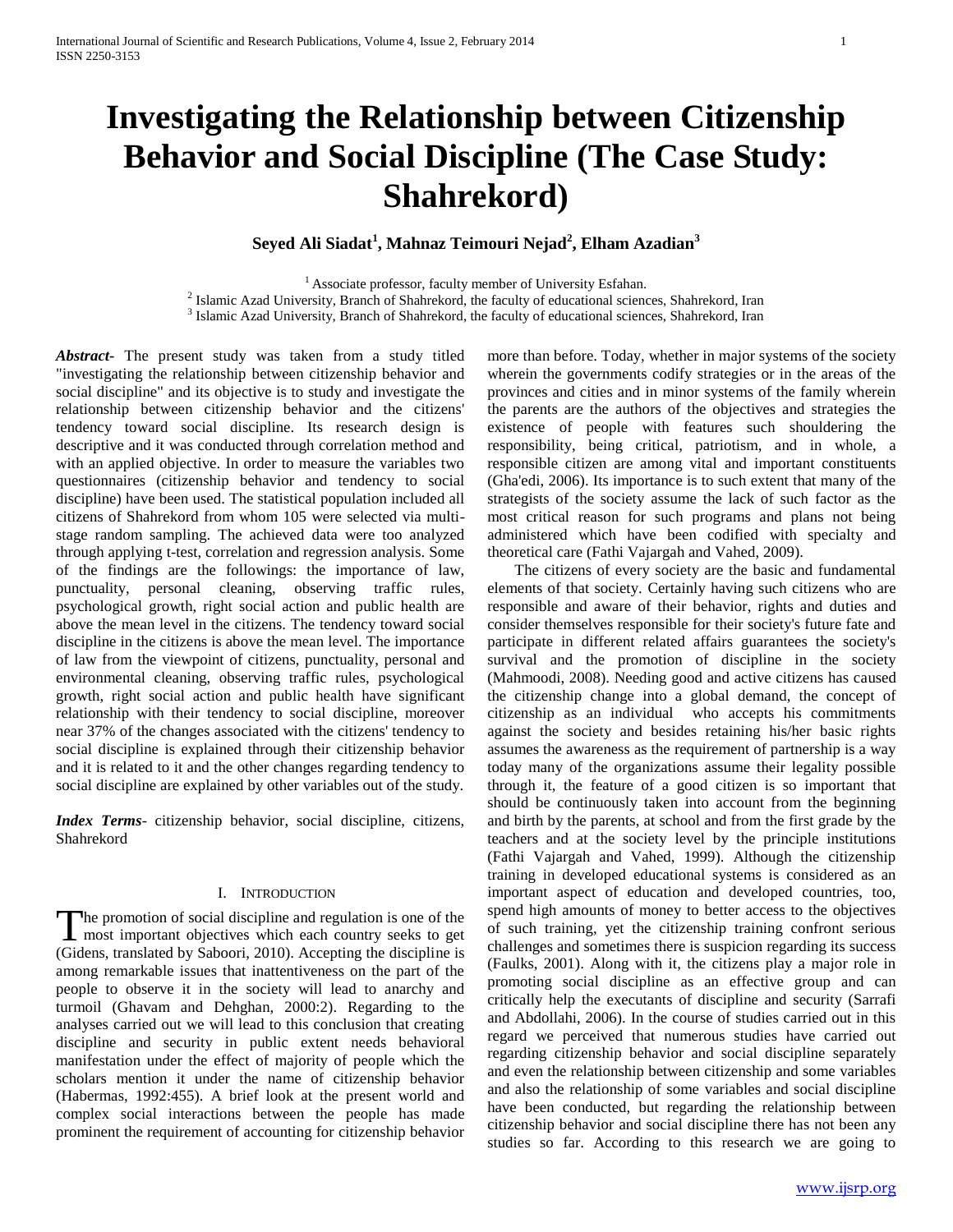investigate the relationship between citizenship behavior and their tendencies to social discipline and also the extent of each aspect and constituents of citizenship behavior on high school students' tendency to social discipline besides determining the features of citizenship behavior of the people in Shahrekord and

Citizenship behavior- the importance of law- punctuality- the importance of personal and environmental cleaningobserving traffic rules- right social action- public health

the degree of their tendencies to social discipline; and the following conceptual model has been applied in order to explain the relationship between citizenship behavior and the tendency toward social discipline.



**Figure 1. conceptual model.**

 According to the above conceptual model in the present study, the following hypotheses have been investigated:

- 1. Tendency toward citizenship culture is above the mean in the citizens of Shahrekord.
- 2. Tendency toward social discipline is above the mean in the citizens of Shahrekord.
- 3. There is a significant relationship and tendency toward social discipline.

#### II. DEFINITIONS

 Social discipline, normative and ultra-personal discipline, in fact it is these norms that specify people as an interactive set in the group and… and helps to observe each others' rights (Chalabi, 1996:33)

 Citizen comes from Persian word "Shahrvand" composing of the word "Shahr" and suffix "vand". "Shahr" in Persian means "large village" or "country" (Moien, 2nd volume : 2096). Citizen is a person who interferes and participates in public activities. (Farmahini, 2011). Citizens are all the residents in the city of Shahrekord.

#### III. LITERATURE REVIEW

 Bagheri (2010) in a study entitled "the design of social discipline and its role in regulating the citizens from the standpoint of residents in the town of Afzalipoor in Kerman" stated that there is a significant relationship between the increase of legalism and the design of social discipline. Further there is no significant relationship between facilitating social life and the design of social discipline and there is a significant relationship between preventing expressing aggravation of illegality and the design of social discipline. There is no significant relationship between observing citizenship rights and the design of social discipline. Moreover it has not been observed any significant difference between the subjects' views regarding administering this design in regulating citizens in terms of gender and age. But a significant difference has been observed in terms of education level.

 Maleki (2009) in a study under the name of "promoting the level of social discipline at schools, an unknown requirement for cooperation of institutions and disciplinary education" has concluded that providing a healthy social environment entails creating disciplined schools. The schools' discipline has been used to indicate external manifestations of those intruding and damaging the discipline and welfare at schools, in this study it was tried to investigate the approaches of different societies against the issue of disciplines at school. The achieved results of these studies imply that social, economic, and cultural changes in different societies, especially those undergoing development, the need of reviewing and change in educational and training systems and processes, an generally, in all aspects of educational system mentions that these changes, the indices such as structural status and the schools' condition, behavioral problems, the students' morale should be specially taken into account.

 The studies carried out by Atzioni (1998) indicated that teaching citizenship rights and creating citizen skill have special importance in the society. The children, as a citizen, should be trained in such a way that they can participate in social activities of the environment, get familiar with their rights and do their duties in interacting with the society. Therefore Education and Citizenship exceed judicial decision making and judgment in social relationships to that extent that it includes citizenship teaching. Mutual respect is among citizens who show difference in ethnic, lingual, racial, cultural, religious and sexual identities that of course on teaching these skills should be emphasized.

#### IV. METHOD

 Since the present study works on developing applied knowledge in the area of explaining the relationship between citizenship behavior and tendency to social discipline it is applied in terms of method, and due to the fact that its objective is to know the extent of the effect of citizenship behavior of the citizens on the social discipline it is among descriptive studies; further, because it accounts for the analysis of the status, regular description of the relationship between citizenship behavior and social discipline in the present study and in the actual form it is in correlational type. The current statistical population included all the citizens in Shahrekord. In order to determine the needed sample size, Gorjesi and Morgan (1970) ki-square statistics has been applied. Through conducting related calculations the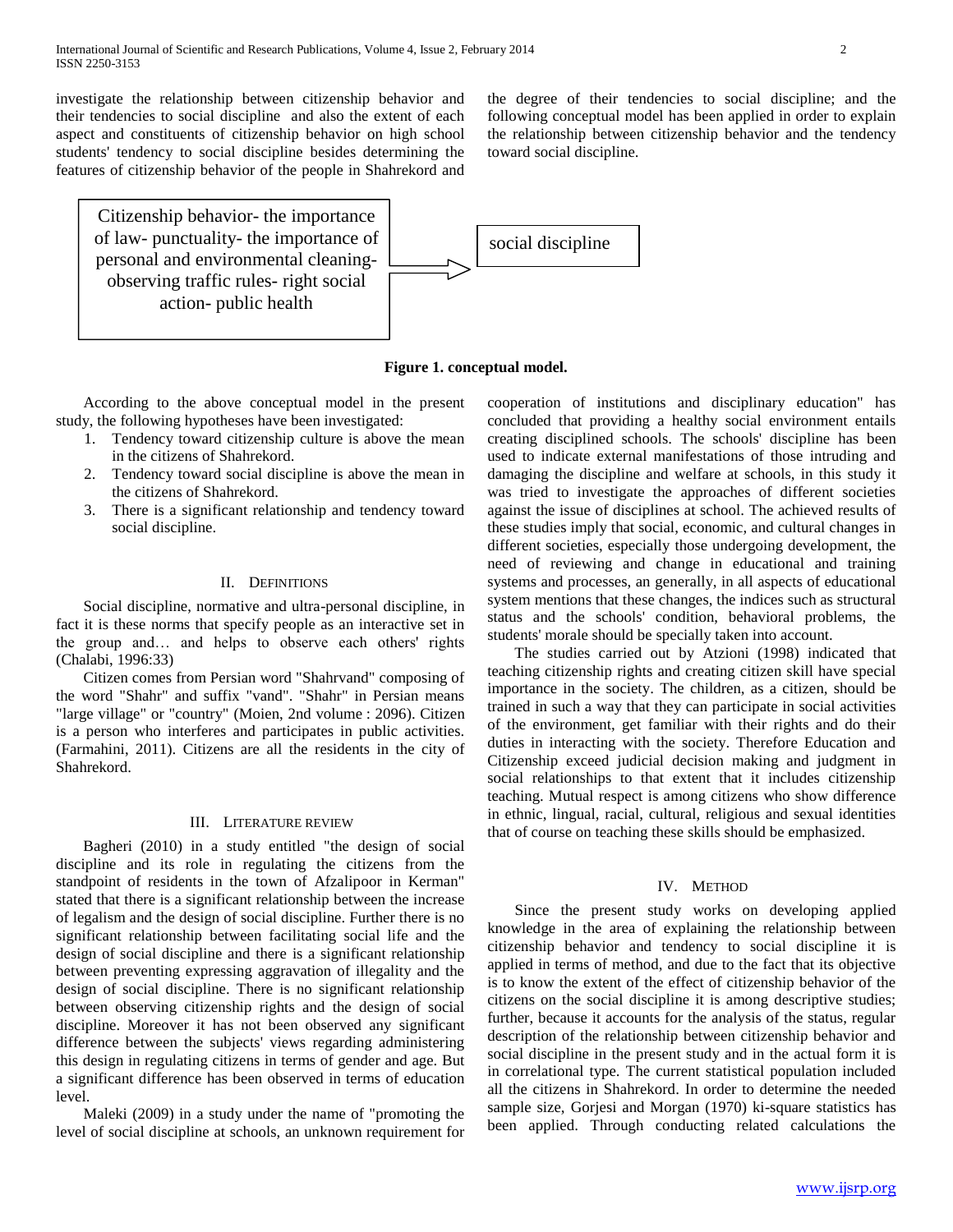required sample size equaled 105 who were selected via multistage random sampling method.

 In order to measure the variables and collect required data in the present study besides library information for accessing to literature review, in the field stage, in order to collect needed data, two questionnaires (citizenship behavior and the tendency to social discipline) have been applied. In table 1 the reliability of the questionnaires are given:

#### **Table 1. the Cronbach alphan reliability of research questionnaires**

| <b>Ouestionnaire</b> | citizenship<br>behavior | social<br>discipline |
|----------------------|-------------------------|----------------------|
|                      | %78                     | %69                  |

#### V. FINDINGS

 In order to analyze the data in the present study, t-test, correlation, and regression analysis have been used. It should be pointed out that all the statistical calculations have been conducted through SPSS software. It is followed by the results of testing hypotheses.

#### **The tendency to citizenship behavior is above the mean in the citizens**

 In order to assess the citizenship behavior of the citizens, seven variables of the importance of law, punctuality, the importance of personal and environmental cleaning, observing traffic rules, psychological growth, right social action and public health have been considered. Standard score was achieved through calculating the mean score of each variable. In table 2 the mean and standard score of the citizens in the variables under study have been rendered.

| Variable/constituent                                           | mean | standard<br>deviation | number | standard<br>score | T     | d.f | sig   |
|----------------------------------------------------------------|------|-----------------------|--------|-------------------|-------|-----|-------|
| Citizenship behavior                                           | 13.3 | 3.21                  | 105    | 10                | 83.79 | 104 | 0/000 |
| the importance of law                                          | 4.58 | 26.48                 | 105    | 21                | 59.16 | 10  | 0/000 |
| punctuality                                                    | 4.71 | 25.67                 | 105    | 21                | 55.81 | 104 | 0/000 |
| the importance of personal<br>environmental<br>and<br>cleaning | 6.02 | 41.63                 | 105    | 30                | 70.80 | 104 | 0/000 |
| observing traffic rules                                        | 8.60 | 43.02                 | 105    | 33                | 51.23 | 104 | 0/000 |
| psychological growth                                           | 2.58 | 16.03                 | 105    | 12                | 63.53 | 104 | 0/000 |
| right social action                                            | 2.11 | 11.20                 | 105    | 9                 | 54.41 | 10  | 0/000 |
| public health                                                  | 4.27 | 29.23                 | 105    | 24                | 70.07 | 104 | 0/000 |

 As it is observed in table 2, the variables of the importance of law, punctuality, importance of personal and environmental cleaning, observing traffic rules, psychological growth, right social action and public health of the citizens have been analyzed through differentiating with standard score, standard deviation, ttest, and significance level. The results of the table show that: the mean score of citizenship behavior of the citizens was 13.3 which is above the standard score of 10 and this amount is significant at sig=0/000 و t=83/79 level, therefore the citizenship behavior of the citizens is above the mean level.

 The mean score of the importance of law is 26.48 which is above the standard score of 21 and this amount is significant at sig=0/000  $t=59/16$ , so the importance of law is above the mean in the citizens.

 The mean score of punctuality is 25.67 which is above the mean standard score of 21 and this amount is significant at sig=0/000  $t=55/81$ , therefore punctuality is above the mean level in the citizens.

 The mean score of the importance of personal cleaning is 41.63 which is above the standard score of 30 and this amount is significant at sig=0/000 و t=70/80, therefore the importance and personal cleaning is above the mean level in the citizens.

 The mean score of observing traffic rules is 43.02 which is above the standard score of 33 and this amount is significant at sig=0/000 و t=51/23, therefore observing traffic rules is above the mean level in the citizens.

 The mean score of psychological growth is 16.03 which is above the standard score of 12 and this amount is significant at sig=0/000  $t=63/53$ , therefore psychological growth is above the mean level in the citizens.

 The mean score of right social action is 11.20 which is above the standard score of 9 and this amount is significant at sig=0/000 و t=54/41, therefore right social action is above the mean level in the citizens.

 The mean score of public health is 29.23 which is above the standard score of 24 and this amount is significant at sig=0/000 و t=70/07, therefore public health is above the mean level in the citizens.

 According to the results of table 1 we understand that among the features of the citizens, the importance of law, punctuality, the importance of personal and environmental cleaning, observing traffic rules, psychological growth, right social action and public health are above the mean level. Therefore, the hypothesis 1 in the fields of the importance of law, punctuality, the importance of personal and environmental cleaning, observing traffic rules, psychological growth, right social action, and public health has been confirmed.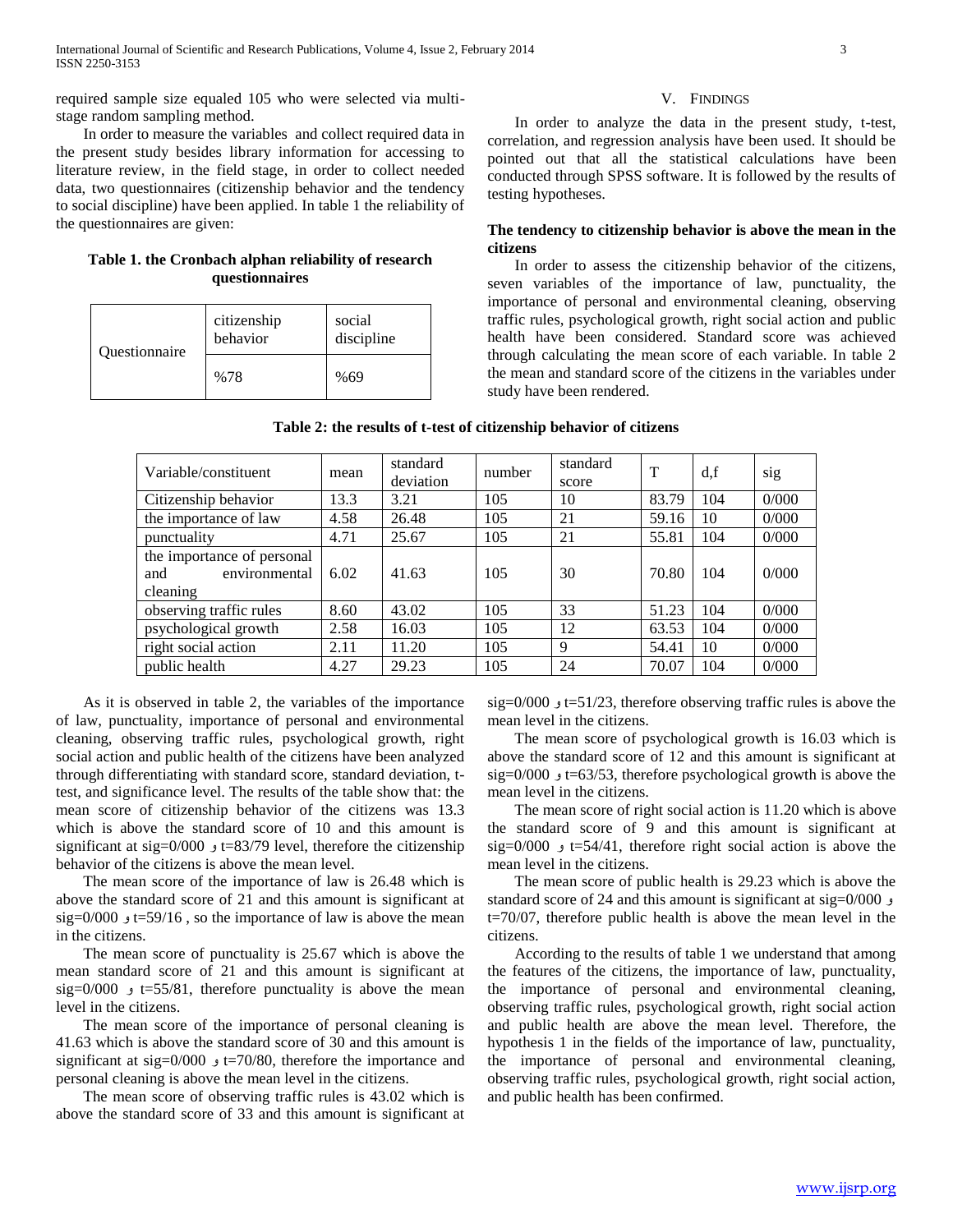## **Tendency to social discipline is above the mean level in the citizens.**

 In order to assess the tendency the citizens' social tendency of the citizens, 15 questions have been considered. The standard score was achieved through calculating the mean score of the

tendency toward social discipline. In table 3, the mean and standard score of the citizens in the variable of tendency toward social discipline have been investigated.

| Table 3: the results of t-test of tendency toward social discipline of the citizens |  |  |  |  |  |  |
|-------------------------------------------------------------------------------------|--|--|--|--|--|--|
|                                                                                     |  |  |  |  |  |  |

| Tendency<br>toward | mean  | standard deviation | number | standard score | <b>T</b> | $d_{\cdot}$ | sig  |
|--------------------|-------|--------------------|--------|----------------|----------|-------------|------|
| social discipline  | 61.84 | 10.08              | 105    | 45             | 62.84    | 104         | 0/00 |

 As it was observed in table 3, the variable of the tendency toward social discipline of the citizens have been analyzed through differentiating with standard score, standard deviation, ttest, and significance level. The results of the table indicate that: the mean of the citizens' tendency to social discipline is 61.84 which is about mean score of 45 and this quantity is significant at sig=0/000  $t=62/84$ , therefore the tendency toward social discipline in the citizens is above the mean level. Taking the results stated in table 2 we perceived that the mean of the tendency toward social discipline in the citizens is above the mean, therefore the hypothesis 2 is among the confirmed fields.

## **There is a significant relationship between citizenship behavior and tendency toward social discipline.**

 The correlation coefficient in each of the variables (0.58, 0.47, 0.44, 0.51, 0.35, 0.37, 0.33, 0.41) and their achieved significance level is (0.000) respectively indicate the significant relationship between citizenship behavior, legalism, punctuality, personal and environmental cleaning, traffic laws, the importance of psychological growth, right social action, the importance of public health from the viewpoint of the citizens and their tendency toward social discipline is at 0.1 and 0.5 and we conclude that each of these variables has a significant relationship with tendency toward social discipline.

Generally the results imply that among the above variables, the variables of citizenship behavior (total) and the importance of personal and the environmental cleaning have had the greatest relationship with the variable of the tendency toward social discipline.

| Predictive variable                                      | criterion<br>variable | coefficient | Sig<br>(nificanc<br>e) | result                  |
|----------------------------------------------------------|-----------------------|-------------|------------------------|-------------------------|
| Citizenship behavior                                     | social discipline     | 0.58        | 0.000                  | hypothesis confirmation |
| the importance of law                                    | social discipline     | 0.47        | 0.000                  | hypothesis confirmation |
| punctuality                                              | social discipline     | 0.44        | 0.000                  | hypothesis confirmation |
| the importance of personal<br>and environmental cleaning | social discipline     | 0.51        | 0.000                  | hypothesis confirmation |
| observing traffic rules                                  | social discipline     | 0.35        | 0.000                  | hypothesis confirmation |
| , psychological growth                                   | social discipline     | 0.37        | 0.000                  | hypothesis confirmation |
| right social action                                      | social discipline     | 0.33        | 0.000                  | hypothesis confirmation |
| public health                                            | social discipline     | 0.41        | 0.000                  | hypothesis confirmation |

## **Table 4: the results of t-test, significant correlation between citizenship and social discipline**

# **Regression analysis, the effect of citizenship behavior on the tendency toward social discipline of the citizens**

 In tables 5 to 7 the summary of the results of regression analysis of the predictive variable (citizenship behavior) on the criterion variable (tendency toward social discipline) has been given. In table 5 the amount of identification coefficient (R Square=0.37) indicates that near to 37% of the changes related to the tendency toward social discipline of the citizens is explained through the citizenship behavior and relates to them and other changes associated with their tendency toward social discipline are explained through other variables out of this research.

# **Table 5: the coefficient of determining research variables**

| Model |           | square | square | Adjusted $R$ Std. Error of<br>the estimate |
|-------|-----------|--------|--------|--------------------------------------------|
|       | $0.611^a$ | 0.374  | 0.329  | 8.26393                                    |

a. Predictors: (constant), health, punctuality, action, guidance, law, growth, cleanign

 In table 6, it was also observed that the achieved F is significant up to a thousands; the above fact implies that at least one of predictive variables (the constituents of the variable of citizenship behavior) has been effective in predicting criterion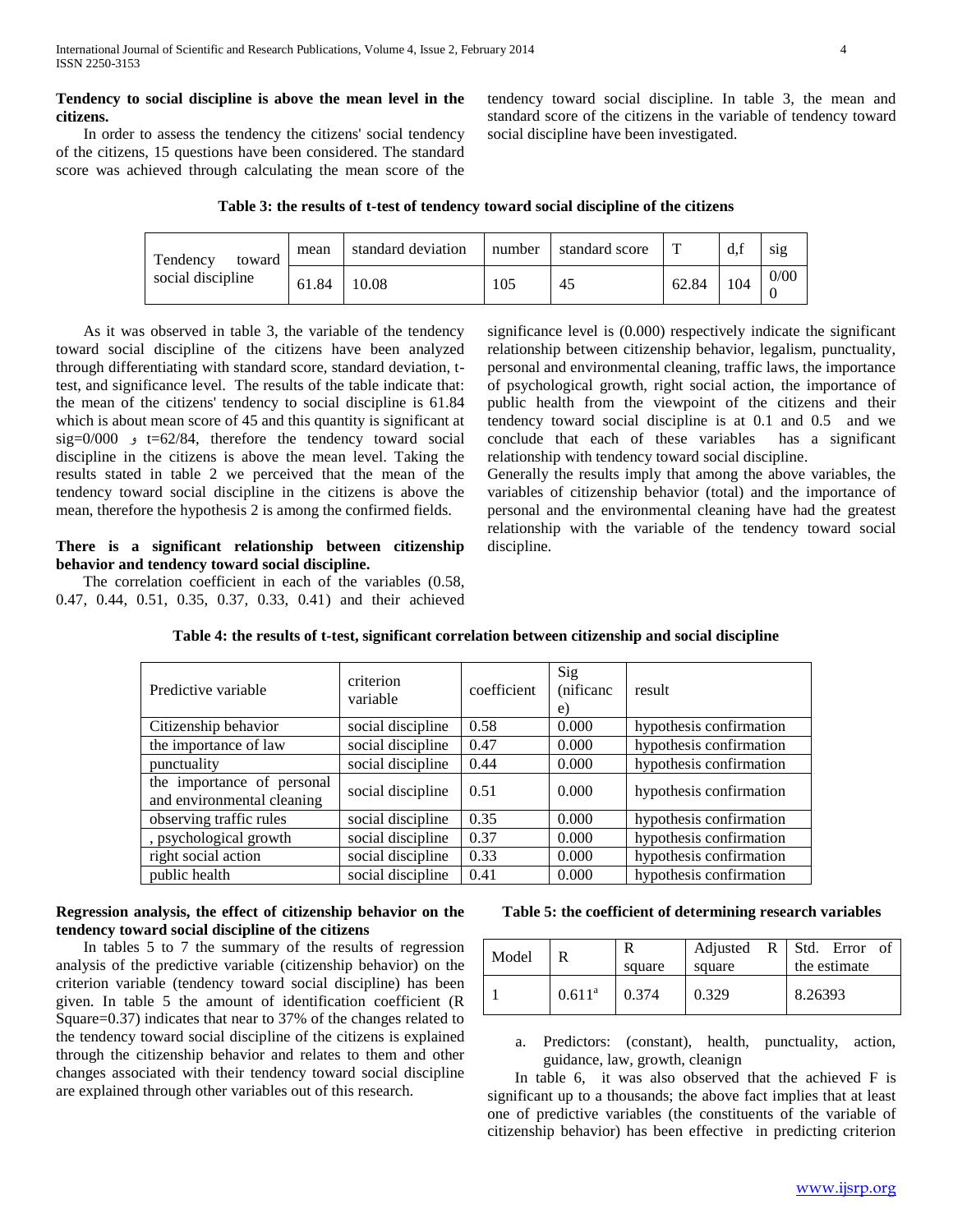variable (tendency toward social discipline), that here the constituents of (the importance of rules and regulations, punctuality, personal cleaning, the importance of traffic rules and right social actions) the variable of citizenship behavior has been

effective in predicting the tendency toward the citizens' social discipline.

| Model      | Sum of Squares df |     | Mean Square |       | Sig.              |
|------------|-------------------|-----|-------------|-------|-------------------|
| Regression | 3953.192          |     | 564.742     | 8.269 | .000 <sup>a</sup> |
| Residual   | 6624.370          | ۰۵7 | 68.292      |       |                   |
| Total      | 10577.562         | 104 |             |       |                   |

## **Table 6 the results of variance analysis**

- a. predictors: (constant), health, punctuality, action, guidance, law, growth, cleaning
- b. Dependent variable: cleaning

 Table 7 shows the coefficient of standardized and unstandardized variables. Looking at the column of significance it can be seen that there is significant relationship between rules and regulations, punctuality, the importance of personal and environmental cleaning, the importance of observing traffic rules and right social action; however there is no significant relationship between the constituents of the importance of social growth and public health of the citizens and their tendencies toward social discipline. Moreover, the results prove that within the variables, the constituents of the importance of personal and environmental cleaning, the importance of punctuality, the importance of rules and regulations, the importance of observing the traffic rules and right social action had the highest effect on the citizens' tendency toward social discipline.

#### **Table 7: standardized and un-standardized coefficients of the research variables**

| Model       | $_{\text{Un}}$<br>Coefficients |            | standardized Standardized<br>Coefficients | T       | Sig. |  |
|-------------|--------------------------------|------------|-------------------------------------------|---------|------|--|
|             | В                              | Std. Error | <b>B</b> eta                              |         |      |  |
| (Constant)  | 10.180                         | 7.072      |                                           | 1.439   | .153 |  |
| law         | .309                           | .240       | .140                                      | 1.288   | .040 |  |
| punctuality | .440                           | .206       | .206                                      | 2.138   | .035 |  |
| cleaning    | .395                           | .224       | .236                                      | 1.764   | .031 |  |
| guidance    | .052                           | .118       | .115                                      | .445    | .047 |  |
| growth      | $-.152$                        | .490       | $-.039$                                   | $-.311$ | .097 |  |
| action      | .549                           | .438       | .045                                      | 1.253   | .050 |  |
| health      | .334                           | .245       | .142                                      | 1.364   | .176 |  |

c. Dependent variable: discipline

 Taking these descriptions into account, if we want to write a regression linear equation regarding Beta coefficient, it will be like the following:

*Y (discipline) =/24(cleaning) +/21(punctuaility) +/14(laws) +/16(guidance) +/05(action)*

## VI. CONCLUSION

 The presents study's objective was to explain the relationship between citizenship behavior in the people of Shahrekord with their tendency toward social discipline and it aimed to investigate the relationship and the effects that this variable has on the citizens of Shahrekord toward social discipline besides determining the degree of citizenship behavior in them.

The results showed that the citizenship behavior in the citizens of Shahrekored is above the mean level. Therefore, the citizenship behavior of the citizens should be strengthened and promoted and this ability should be improved through some teaching to strengthen citizenship behavior in the people.

 Moreover the results showed that attending to the laws, observing traffic rules, punctuality, personal and environmental cleaning and, psychological growth, right social action have right and direct relationship with social discipline; so it is necessary for the school books, between-primary school and betweenschool teaching, teaching families, all, to be along with teaching and promoting citizenship behavior. Since citizenship behavior manifests an ideal society and competent society, then teaching its basic principles and concepts can be the solution of so many problems of the societies. Authorities and executants of social issues should be the idea model for citizenship behavior.